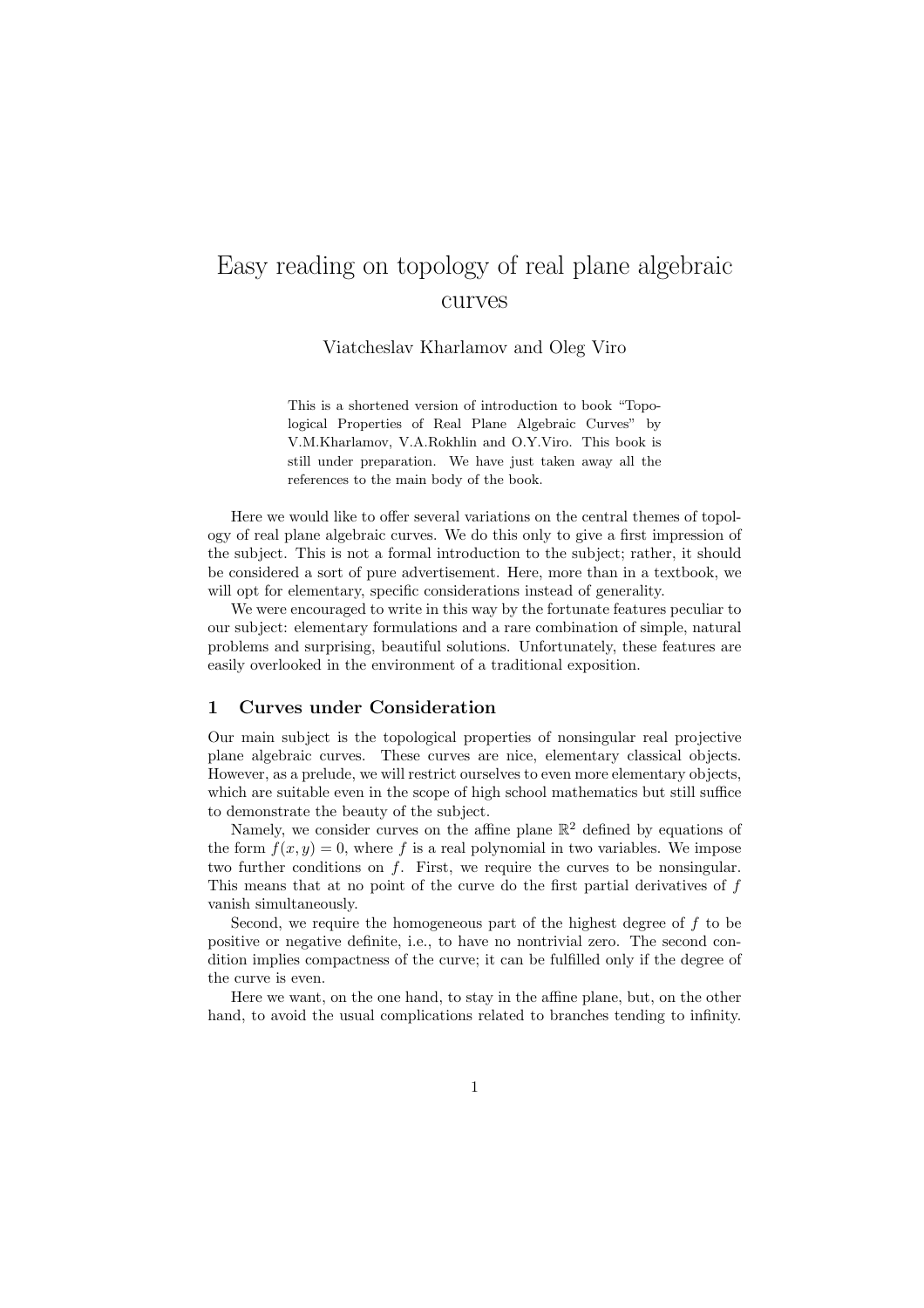In particular, we want to prevent the topology of a curve from being unstable under small perturbations.

Throughout this text, by a *curve* we mean a curve of degree  $m = 2k$  satisfying the two conditions stated above.

Under these two conditions, each connected component of the curve is a topological circle smoothly embedded in  $\mathbb{R}^2$ ; the number of the circles is finite. Traditionally, the components are called ovals even though they may be nonconvex.

The topology of such a curve is just the number of its ovals and their mutual position in the plane. In other words, the topology is determined by the following obvious partial order in the set of ovals: an oval  $C$  is greater than an oval  $C'$ if C envelops C'; if C and C' bound disjoint disks in  $\mathbb{R}^2$ , then they are not comparable.

There is no restrictions on the topology of a real algebraic curve as long as no condition on its equation is imposed. Moreover, any finite collection of disjoint smoothly embedded circles can be approximated with any precision by a real algebraic curve.

#### 2 Curves of Low Degrees

The smaller the degree of curves, the simpler they are topologically. The first case, degree 2, is the simplest one and is familiar to anyone who has studied the classical theory of conics. A curve of degree 2 (satisfying our conditions) either is an ellipse or has no real points.

The case of degree 4 is also simple. To classify quartics (curves of degree 4), first note that the number of ovals of a quartic is at most 4. Indeed, if a curve of degree 4 had five (or more) ovals then, taking a point in each of these five ovals and tracing a conic through the five selected points, one would get  $\geq 10$ intersection points; this would contradict the Bezout theorem, which asserts that this number is bounded by  $8 = 2 \cdot 4$ .

The mutual position of the ovals of a quartic cannot be complicated either: if their number is strictly greater than 2, then none of the ovals lies inside another one. The proof is again provided by the Bezout theorem: if there were an oval lying inside another one, then, tracing a line through a point inside the inner oval and a point on a third oval, one would get at least six common points of the curve and the line, which is impossible.

Therefore, the ovals of a quartic can have only one of the mutual positions shown in Figure 1.

There exist curves that have all of these schemes of mutual position of ovals. An empty curve is defined by the equation  $x^4 + y^4 + 1 = 0$ . To construct the nonempty curves, one can perturb the union of two ellipses by introducing a small additional term into the equation, see Figure 2. Note that, unlike most drawings below, Figure 2 represents the true shape of the curves.

The next case, degree 6, is the first really difficult one. Here the number of ovals is ≤ 11 (this is a special case of a general bound on the number of ovals for a curve of a given degree called the Harnack inequality).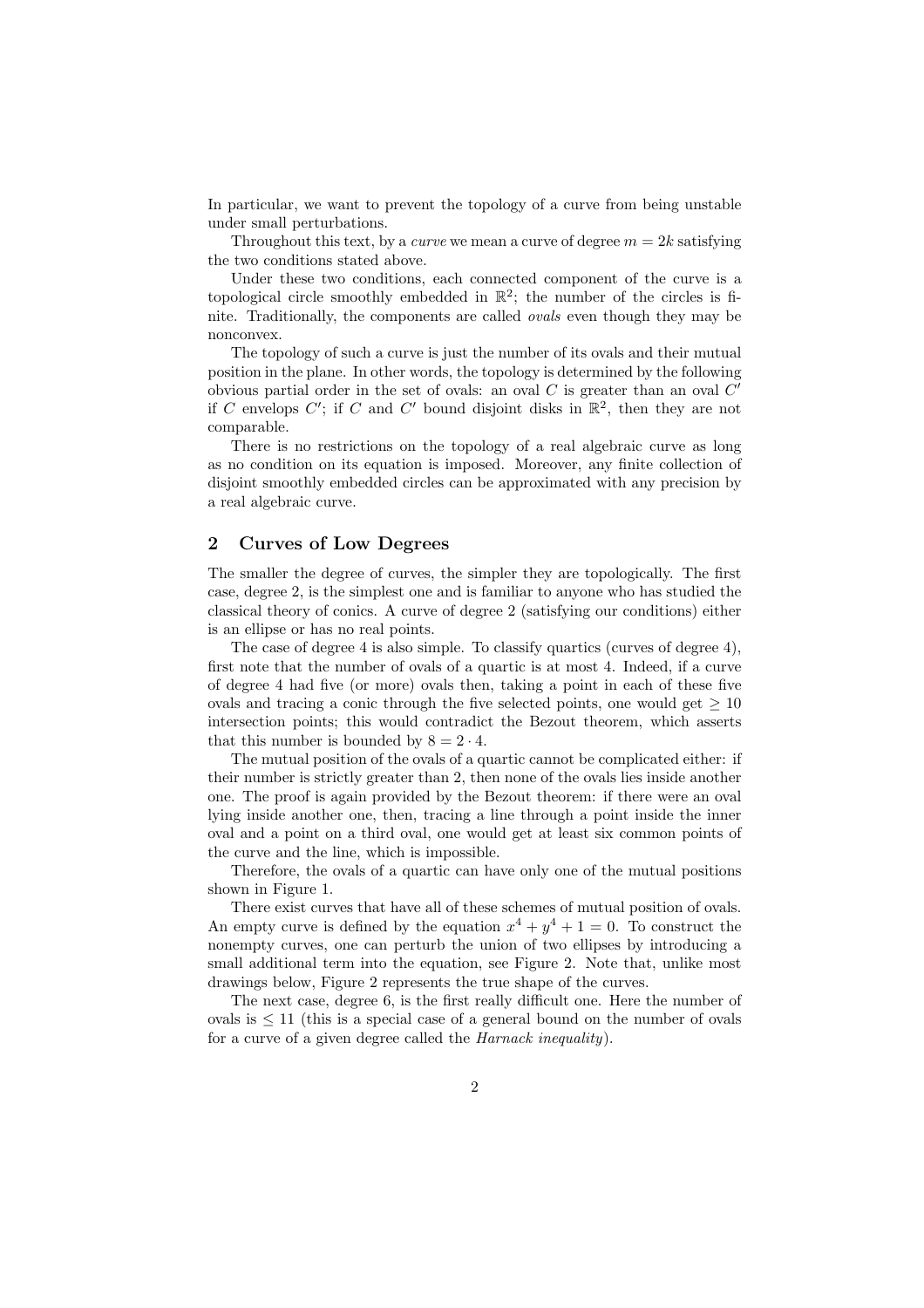

Figure 1: Schemes of plane quartics.



Table 1: Schemes of curves of degree 6.

Still, the mutual position of ovals cannot be very complicated: unless the number of ovals is 3, at most one of them is not empty (i.e., envelops ovals). This follows from the Bezout theorem, like the similar statement on quartics above. If a curve has three ovals, they can be placed in a concentric fashion. All the other nonempty curves of degree 6 are organized as follows: several, say  $\alpha + 1$ , ovals lie outside each other and one of them encircles several, say  $\beta$ , other ovals which are placed outside each other. In the bracket notation for the mutual position of ovals such a curve is denoted by  $\langle \alpha \amalg 1 \langle \beta \rangle \rangle$ .

In Table 1 we list all schemes<sup>1</sup> of curves of degree 6.

The shape of this list seems difficult to foresee. However, the shape is not artificial. It is determined by the nature of things. In the table each row is

<sup>&</sup>lt;sup>1</sup>This book is so elementary that we allow ourselves to use the word *scheme* in its ordinary sense not as it is understood in modern algebraic geometry.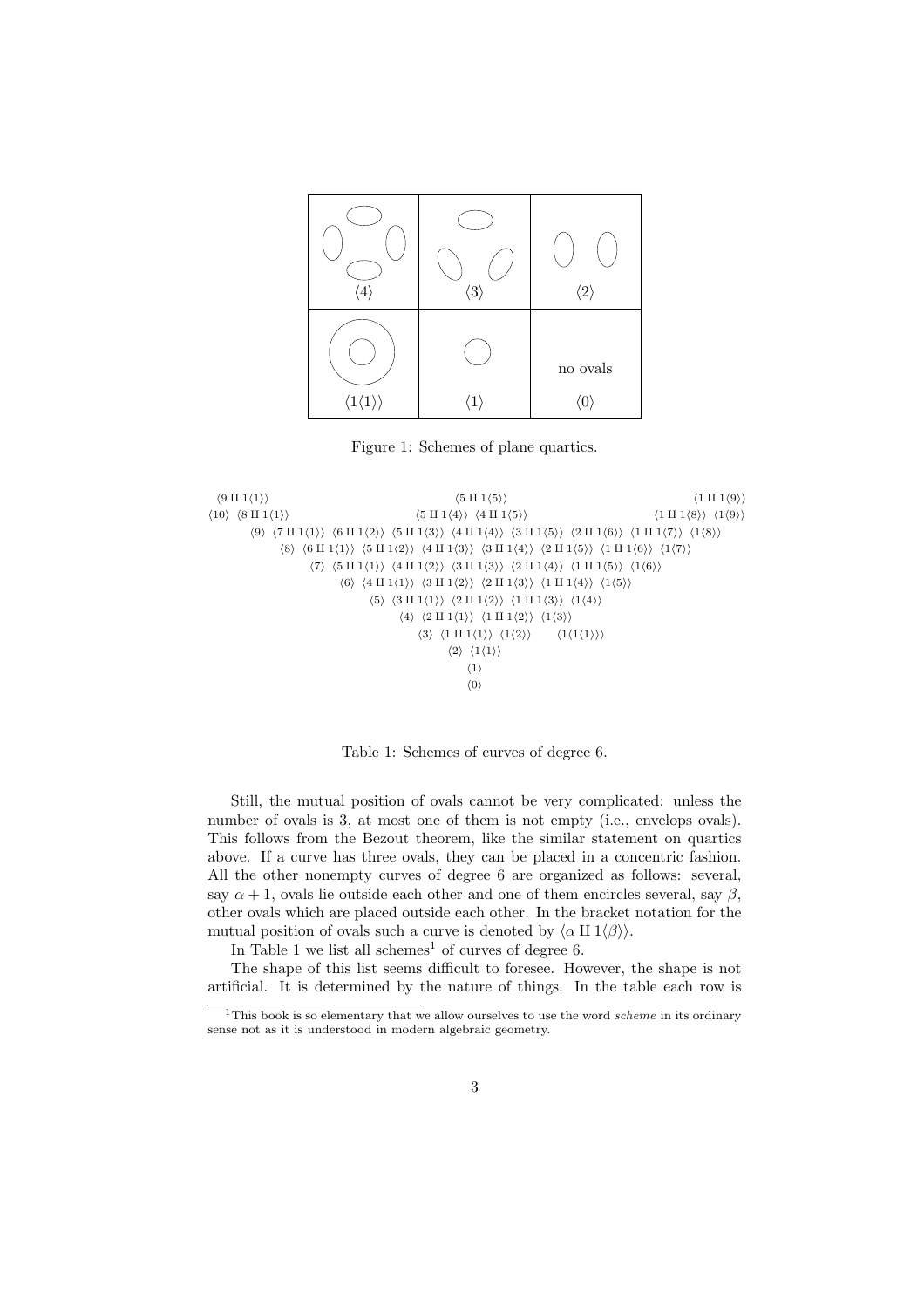

Figure 2: Construction of quartics by perturbation of the union of two ellipses.

occupied by schemes with the same number of ovals. One can easily find an explanation for the placement of the schemes within each row as well.

This book contains, among other things, a proof of this classification. This particular result has a dramatic history in which a number of famous mathematicians have participated. Our advertisement would be incomplete without at least a brief account of these events. However, we want to present the subject first, postponing the history to the end of the Introduction.

## 3 Prohibitions and Constructions

To classify the curves of a given degree it is natural to work in two directions: first, to look for restrictions which the algebraic nature of a curve imposes on its topology; and, second, to prove that any mutual position of ovals which satisfies these restrictions is realized.

The prohibitions and constructions (as we shall call the results in the first and second direction, respectively) cannot be considered separately. Rather, they are two complementary ways of answering the same question: What topology is possible for a real algebraic curve of a given degree? For example, the list of schemes for curves of degree 8 is not yet completely known. In particular, there are 6 M-schemes whose inclusion in the list is still undertermined.

#### 4 Prohibition Inequalities and Prohibition Congruences

The complicated shape of the table of curves of degree 6 stems from a collection of four restrictions on the topology of these curves. Two of them have been formulated above: the restriction on the number of ovals enveloping other ovals and the Harnack inequality.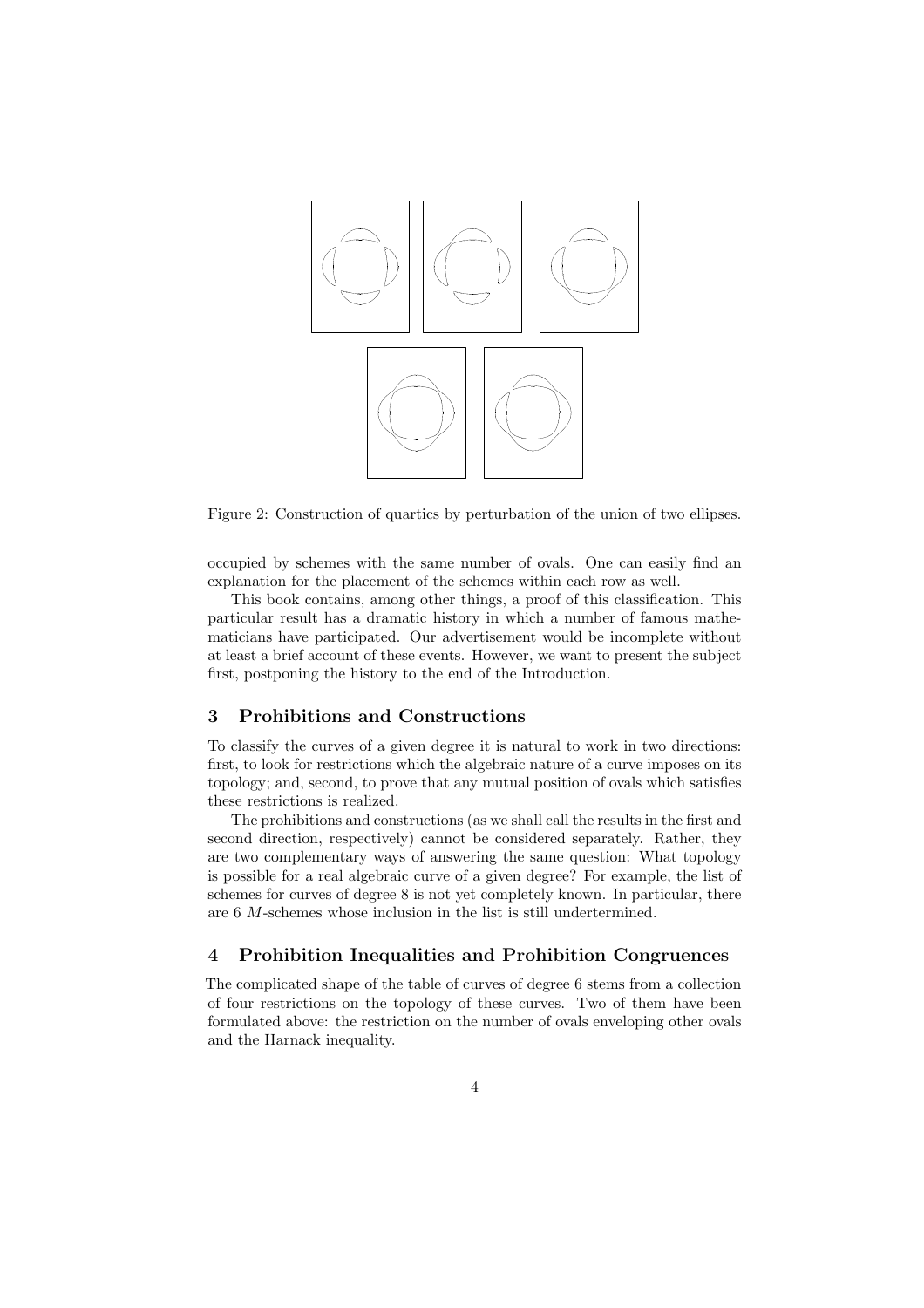The Harnack inequality was formulated in the preceding Section only for curves of degree 6. Here is the general statement.

4.A Harnack Inequality. The number of components of a curve of degree m is at most  $\frac{1}{2}(m-1)(m-2)+1$ .

This is a typical prohibition inequality. To formulate other restrictions of this kind we need other numerical characteristics of a curve. Each oval of a curve lies inside a certain number of other ovals (of course, this number may be zero). An oval is said to be even if this number is even, otherwise it is said to be *odd*. The number of even ovals is denoted by  $p$ , the number of odd ovals by n.

As is well known, two integers may be related not only by an inequality, but also by a congruence.

4.B Gudkov-Rokhlin Congruence. For any curve of degree  $m = 2k$  with the maximal number of ovals (equal to  $\frac{1}{2}(m-1)(m-2)+1$ ),

$$
p - n \equiv k^2 \mod 8.
$$

The Gudkov-Rokhlin congruence explains why the top line of the table of curves of degree 6 contains only three schemes.

4.C Gudkov-Krakhnov-Kharlamov Congruence. For any curve of degree  $m = 2k$  with the number of ovals equal to  $\frac{1}{2}(m-1)(m-2)$  (that is, the maximal number minus 1),

$$
p - n \equiv k^2 \pm 1 \mod 8.
$$

The Gudkov-Krakhnov-Kharlamov congruence explains the lacunae in the second line of the table.

Technically, most restrictions on the topology of a curve (both inequalities and congruences) belong to topology. Theorems  $\Lambda, B$  and  $\Lambda, C$  are related to some congruences discovered in arithmetic and differential topology in the middle of the XX century.

#### 5 Ovals Emerging from a Singular Point

Although we want to construct nonsingular curves, the construction often starts with a singular one. For example, to construct the curves in the top line of the table of curves of degree 6, one can start from three ellipses tangent to each other at two points. See Figure 3. The union of these ellipses is defined by the product of the equations of the ellipses. Thus it is a curve of degree 6. It has two singular points. At each point there are three branches tangent to each other in the simplest way (i.e. quadratically).

We perturb this curve by perturbing its equation. A small perturbation does not change the topology of a curve far from its singular points, but near a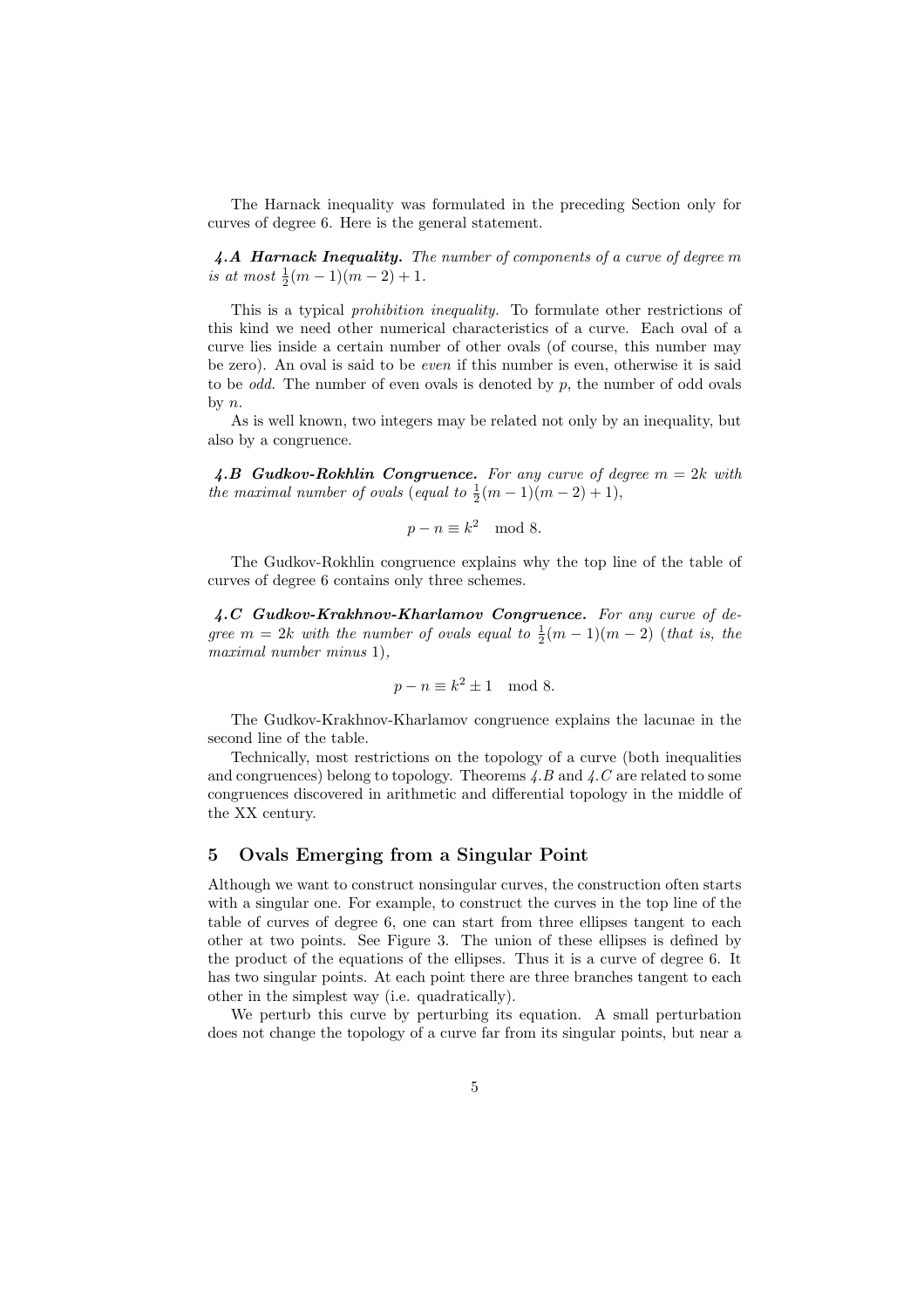

Figure 3: Three ellipses tangent quadratically to each other at two points.



Figure 4: What happens to a point of quadratic contact of three branches.

singular point the changes may be drastic. Our goal is to choose the perturbation in a special way, taking into account the change of topology near the singular points.

What piece of curve can emerge from a singular point? In the case under consideration the answer is shown in Figure 4. Up to four new ovals may appear. If their number is exactly 4, then they may be positioned only in two ways.

Figure 4 resembles the table of curves of degree 6, but it is a bit smaller. The problem of classifying the pictures emerging from a singular point is similar to that of classifying the position of ovals of nonsingular curves of a given degree. In particular, its solution also involves prohibitions and constructions. However, passing from curves of degree 6 to perturbations of a point of quadratic contact of three branches reduces the complexity of the problem.

Furthermore it turns out that it is possible to operate at two singular points simultaneously and independently. In particular, one can perturb the union of three ellipses shown in Figure 3 in such a way that at each of the singular points four new small ovals emerge, positioned independently in one of two possible ways. This is shown in Figure 5. This gives all the curves in the top line of the table of curves of degree 6.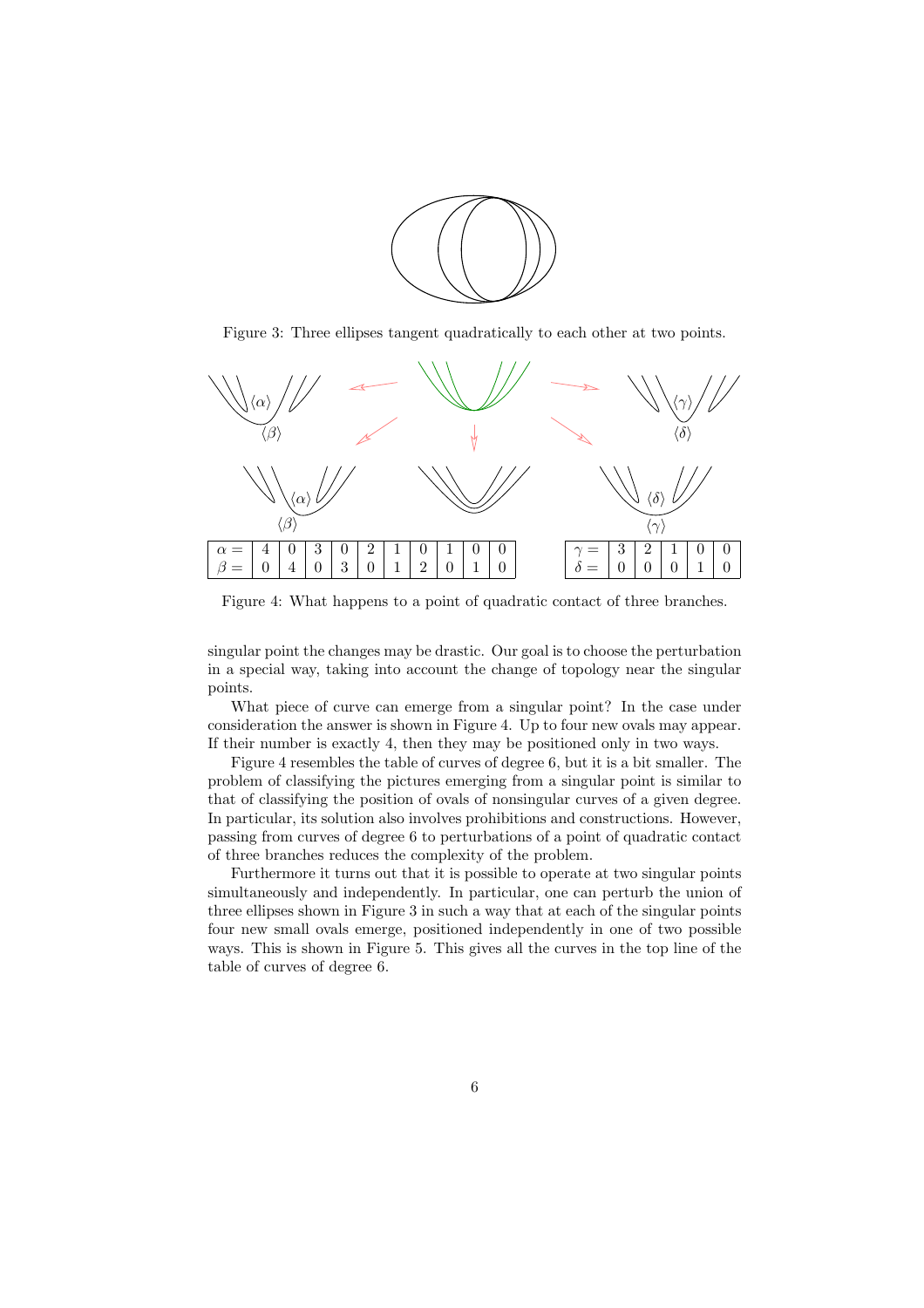

Figure 5: Maximal perturbations of the triple of ellipses shown in Figure 3.

## 6 Complex Vision of Real Curves

A real algebraic curve is something more than just the set of its real points  $\{(x, y) \in \mathbb{R}^2 : f(x, y) = 0\}$ . It also has imaginary points, i.e., points of the complex plane  $\mathbb{C}^2$  satisfying the same equation  $f(x, y) = 0$ . When studying the topology of the set of real points of a curve, it is very useful to keep in mind the set of all its complex points.

Proofs of most prohibitions of the prohibitions stated in Section 5 demand consideration of the set of complex points. However, it is impossible to confine the complex domain to the proofs. Sooner or later, it shows up in the formulations. Without a complex vision many phenomena in the real domain are impossible to describe.

Topologically the set of complex points of a real curve is a surface, which may have a finite number of (imaginary) singular points. By a perturbation of the equation one can make the set of complex points topologically standard: homeomorphic to a sphere with  $\frac{1}{2}(m-1)(m-2)$  handles punctured at m points. Since a perturbation does not change the topology of the set of real points, we assume that such a perturbation has been done.

As a result, the set of real points of a curve can lie in the set of its complex points in two ways. It may happen that the former divides the latter into two connected halves, which are interchanged by the complex conjugation involution  $\mathbb{C}^2 \to \mathbb{C}^2 : (z,w) \mapsto (\bar{z}, \bar{w})$ . In this case the curve is said to be of type I, or dividing. Otherwise, the complement of the set of real points of the curve in the set of its complex points is connected. Then the curve is said to be of type II, or nondividing.

An ellipse is of type I: its set of complex points is homeomorphic to  $S^1 \times \mathbb{R}$ , the real part lies in it as the fiber  $S^1 \times 0$ , and the conjugation acts as the symmetry  $(z, t) \mapsto (z, -t)$ . A curve of degree 2 without real points is of type II: the empty set cannot divide anything.

A curve of degree m with  $\frac{1}{2}(m-1)(m-2)+1$  ovals (recall that this is the maximal number of ovals for degree  $m$ ) is of type I, because that many ovals necessarily divide a sphere with  $\frac{1}{2}(m-1)(m-2)$  handles. In fact a similar argument proves the Harnack inequality: a sphere with  $\frac{1}{2}(m-1)(m-2)$ handles cannot be divided into less than three connected pieces by a collection of  $> \frac{1}{2}(m-1)(m-2) + 1$  disjoint embedded circles. Furthermore, the number of ovals of a dividing curve of degree  $m = 2k$  is congruent to k modulo 2. This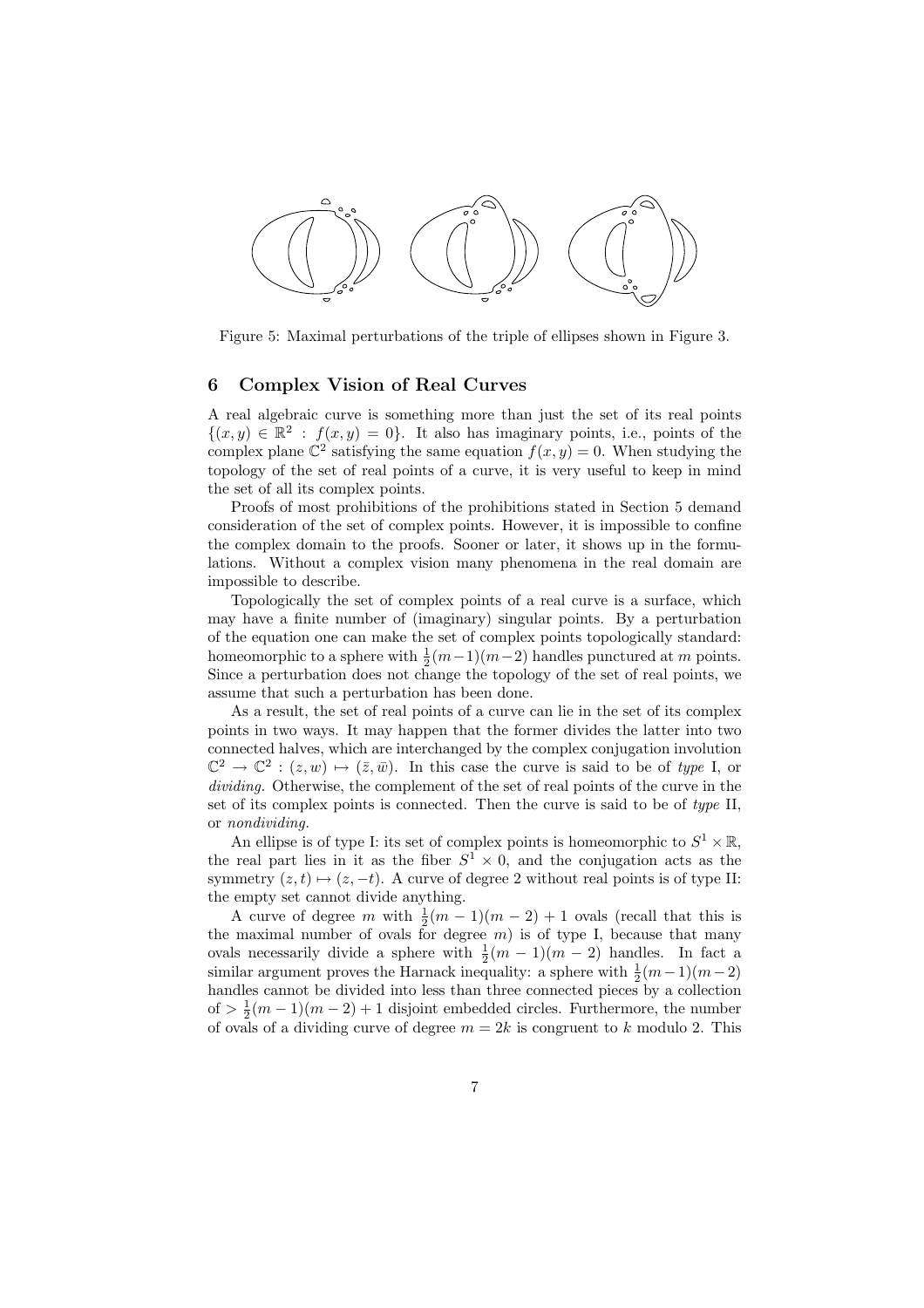follows from a well-known theorem according to which the number of connected components of a compact oriented surface is congruent modulo 2 to the Euler characteristic of the surface. Indeed, a dividing curve bounds a half of its complexification, whose Euler characteristic is the half of the Euler characteristic of the whole complexification, that is  $\frac{1}{2}(2-2^{\frac{(m-1)(m-2)}{2}})$  $\frac{1}{2} \left(3m - m^2\right) = \frac{1}{2}(3m - m^2)$  $3k - 2k^2 \equiv k \mod 2$ .

As we shall see, in many respects curves of type I are more interesting than curves of type II. First, curves of type I bear an additional structure coming from the complex domain.

If the real part of a curve divides its complexification, then each of the halves has the canonical orientation defined by the complex structure and defines an orientation on the common boundary of the halves, which is the set of real points. Thus the set of real points receives two orientations. It is easy to see that these orientations are opposite to each other. They are called the complex orientations of the curve.

A collection of n ovals can be oriented in  $2<sup>n</sup>$  distinct ways. Therefore, if the number of ovals is greater than one, the pair of complex orientations is a new structure on the real part of the curve which comes from the complex domain. If one insists on the purely real viewpoint, ignoring all complex phenomena, the complex orientations look mysterious: a choice of orientation of one of the ovals determines the orientations of all the other ovals.

The scheme of the mutual position of ovals enhanced by the type of the curve and, in the case of type I, by a description of the complex orientations is called the complex scheme of a real curve. The bare scheme of the mutual position of the ovals is called its real scheme.

Complex schemes are subject to numerous topological restrictions, similar to restrictions on real schemes. For example, as was shown above, a curve with the maximal number of ovals is of type I, while a curve without real points is of type II.

To formulate a restriction on the complex orientations, let us introduce the numerical characteristics of an oriented curve on the plane. Denote the number of ovals with counterclockwise orientation by  $\Lambda^+$  and the number of ovals with clockwise orientation by  $\Lambda^-$ . A pair of ovals in which one envelops the other one is called an injective pair. An injective pair of oriented ovals is said to be negative if the ovals are both oriented either clockwise or counterclockwise. Otherwise it is said to be positive. See Figure 6.



The number of positive injective pairs of ovals is denoted by  $\Pi^+$ , the number of negative injective pairs by  $\Pi^-$ .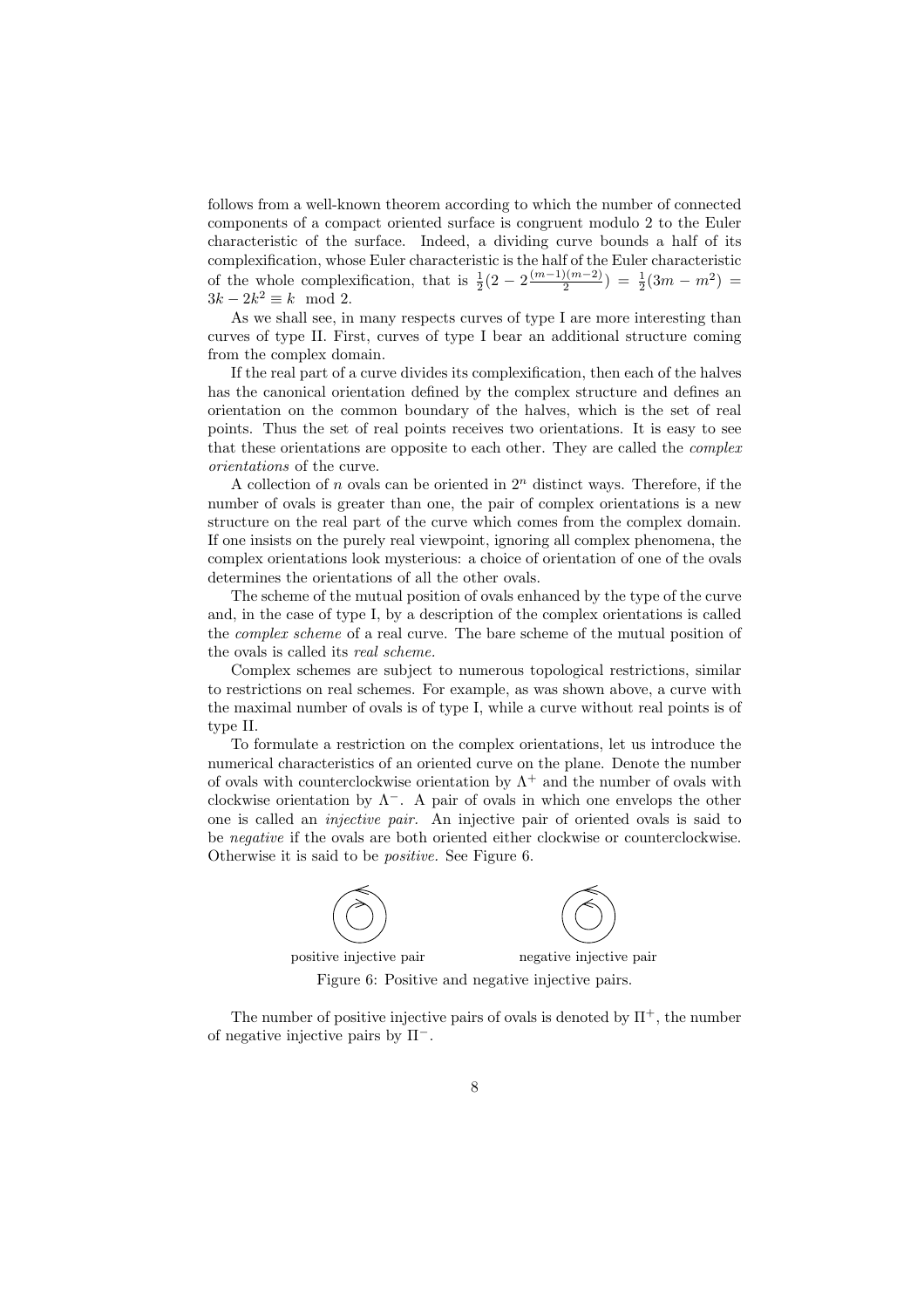

Figure 7: Smoothing determined by orientations.

6.A Rokhlin Complex Orientation Formula. For any curve of type I and degree  $m = 2k$  with l ovals,

$$
2(\Pi^{+} - \Pi^{-}) = l - k^{2}.
$$

This theorem is a strong restriction on the complex orientation and type. In particular, it explains why in degree 4 the real schemes  $\langle 3 \rangle$ ,  $\langle 2 \rangle$ ,  $\langle 1 \rangle$  are of type II, and it determines the complex orientations for  $\langle 1 \langle 1 \rangle \rangle$ .

Theorem 6.A implies even some restrictions on real schemes. For example, it implies that a curve of degree 6 cannot consist of 11 ovals lying outside each other (this follows from the Gudkov-Rokhlin congruence, too). Indeed, since 11 is the maximal number of ovals for a curve of degree 6, the curve should be of type I. Therefore it must have an orientation satisfying the Rokhlin complex orientation formula. The left-hand side of this formula is 0, since no pair of ovals is injective. The right-hand side is  $11 - 3^2 = 2$ . Thus, the formula cannot hold true.

## 7 Mutual Position of a Pair of Dividing Curves

The complex domain allows one to see new features of the mutual position of a pair of real algebraic curves and formulate new restrictions on it. Consider two curves of type I. Assume that they intersect each other transversely. Choose a complex orientation (one of the two) on each of them. This choice is equivalent to a choice of one of the halves of the complexification. At each common point of the real parts of the curves one can smoothen their union according to the orientations, as shown in Figure 7. The smoothened curve inherits an orientation.

7.A Complex Orientation Formula for a Pair of Curves. For any pair of curves of type I and degrees  $m_1$  and  $m_2$  which have c common real points and intersect transversely, there exists an even number  $\sigma$  such that  $0 \le \sigma \le m_1 m_2 - c$ and

$$
\sigma = 2(\Pi^{+} - \Pi^{-}) - l + \frac{(m_1 + m_2)^2}{4},\tag{1}
$$

where l and  $\Pi^{\pm}$  are, respectively, the number of ovals and the number of positive or negative injective pairs of ovals of the smoothing of the union of the real parts of the curves in accordance with some complex orientations.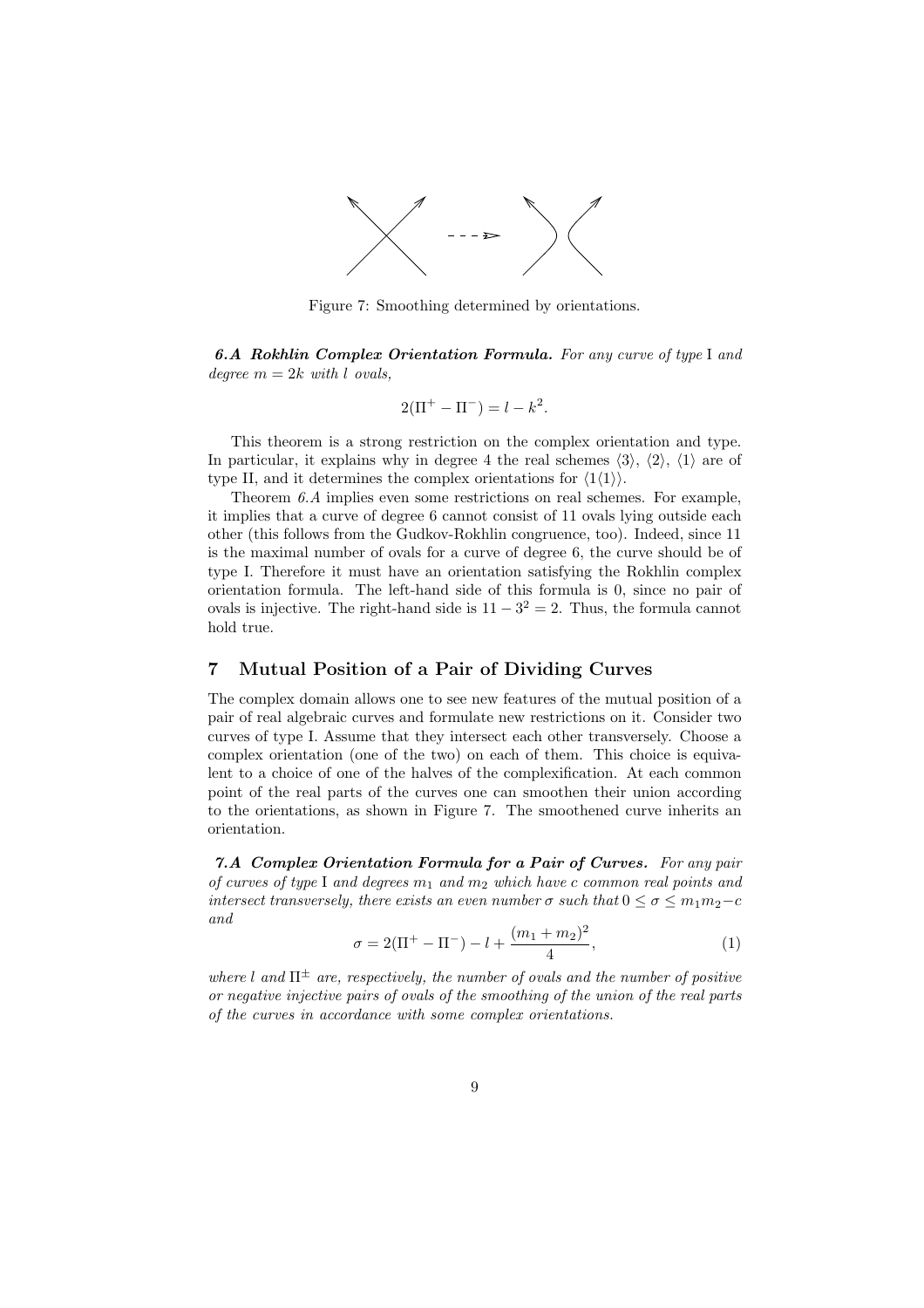7.B Corollary: Affine Complex Orientation Inequality.For any curve of type I and degree  $m = 2k$ ,

$$
|\Lambda^+ - \Lambda^-| \leq k.
$$

**Proof.** Consider the pair consisting of the curve and a circle which envelops the curve. Apply Theorem 7.A to this pair, the circle oriented clockwise. The curve does not meet the circle. Hence the numbers  $\Pi^{\pm}$  in (1) are equal to  $\Pi^{\pm} + \Lambda^{\pm}$ for the original curve, and (1) turns into

$$
\sigma = 2(\Pi^{+} - \Pi^{-} + \Lambda^{+} - \Lambda^{-}) - l - 1 + (k+1)^{2}.
$$

On the other hand, by the Rokhlin complex orientation formula 6.A,  $2(\Pi^+ \Pi^{-}$ ) =  $l - k^2$ . Therefore,  $\sigma = 2(\Lambda^{+} - \Lambda^{-}) + 2k$ . By 7.A,  $0 \le \sigma \le 4k$ . Hence  $|\Lambda^+ - \Lambda^-| \leq k.$ 

7.C Corollary. For any curve of type I and degree  $m = 2k$ , the number of ovals is at least k.  $\Box$ 

**7.D Corollary.** In a complex orientation of a curve of degree  $\lambda$  consisting of four ovals at least one oval is oriented clockwise and at least one counterclock $wise.$ 

The orientations not prohibited by 7.D are realized as complex orientations: there are curves of degree 4 with the complex orientations shown in Figure 7.



Figure 8: Complex orientations of curves of degree 4 with four ovals. The left-hand side curve can be defined by equation  $L_1(x,y)L_2(x,y)L_3(x,y) + (x^2 + y^2)^2 = 0$  such that  $L_i(x,y) = 0$ with  $i = 1, 2, 3$  are equations which define the lines extending the sides of a regular triangle. The right-hand side curve can be defined by equation  $C_1(x, y)C_2(x, y) + (x^2 + y^2)^2 = 0$  such that  $C_i(x, y) = 0$ with  $i = 1, 2$  are equations of two elipses having 4 common points.

One can imagine a mutual position of two curves which admits no orientation satisfying 7.A. Such mutual positions are prohibited. For example, a curve of degree 4 with four ovals cannot be placed with respect to a circle as shown in Figure 9.

The number  $\sigma$  in Theorem 7.A has the following geometric meaning. Without loss of generality we may assume that the complexifications of the curves are also transversal: otherwise we can slightly perturb one of the curves while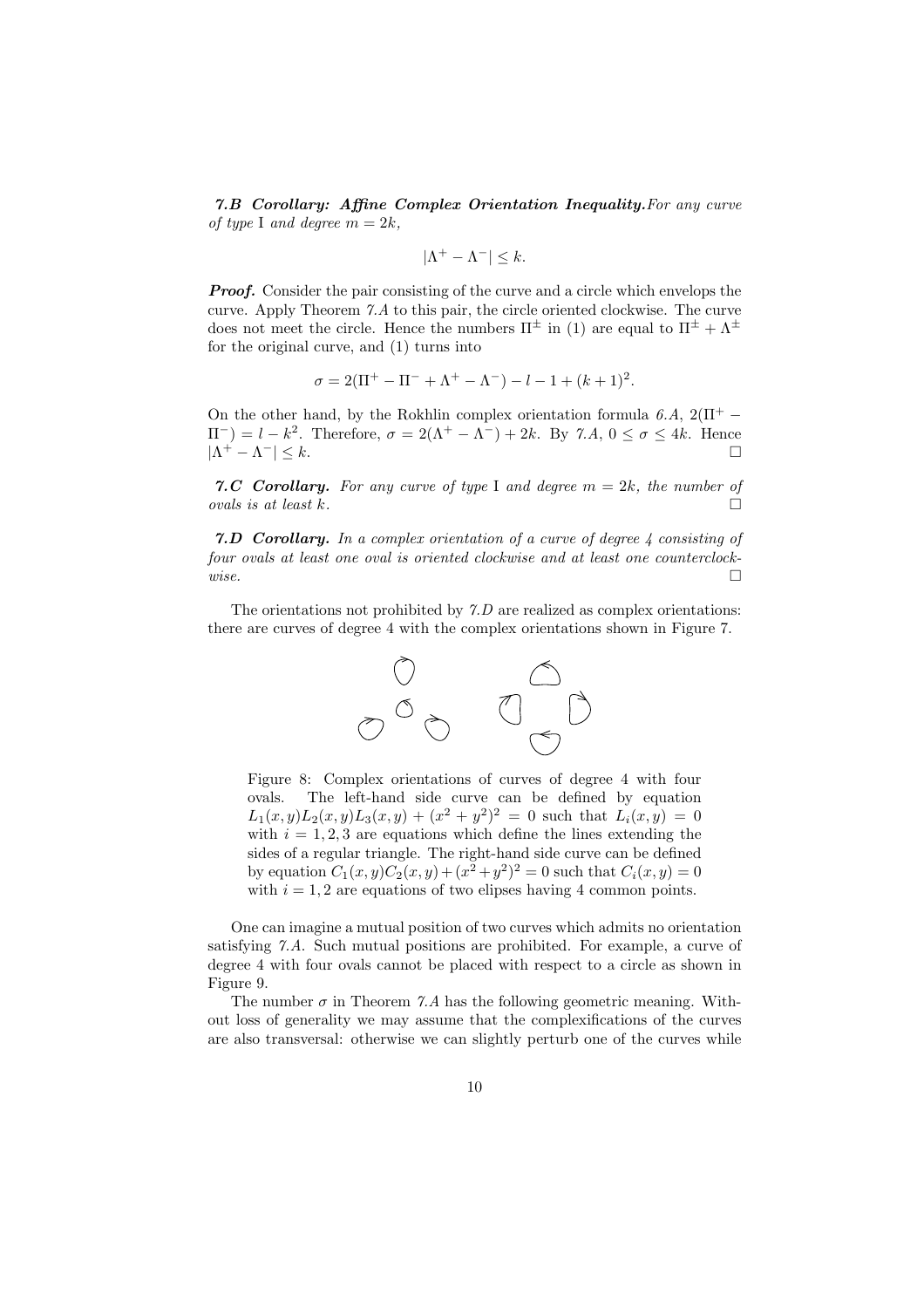

Figure 9:

preserving the mutual position of their real parts. For the same reason we may assume that the curves have no common imaginary asymptotic direction. Under these assumptions  $\sigma$  is the total number of imaginary intersection points of the halves of the curves corresponding to the selected complex orientations with the halves corresponding to the opposite orientations.

This interpretation allows one to find or estimate the number of common points of the halves of the curves. Consider an example. Two ellipses positioned in the plane outside each other and having no common imaginary asymptotes intersect each other in the complex domain in such a way that each half of one of them meets each half of the other in one point. If the ellipses form an injective pair, then their halves corresponding to orientations making this pair positive are disjoint. The halves which correspond to orientations making this pair negative intersect each other in two imaginary points or have a common imaginary asymptotic direction.

## 8 Rigid Isotopy

The two conditions introduced into the definition of a curve in Section 1 above imply that a small perturbation of a curve does not change its topology. Thus, the topology is preserved under any continuous change of the equation during which the curve still satisfies the conditions of Section 1. This suggests the following question: given two curves of the same degree, when is it possible to deform one of them to the other one continuously, i.e., when they belong to the same component of the space of curves? A path in this space is called a *rigid* isotopy. Curves are said to be *rigidly isotopic* if there exists a rigid isotopy connecting them.

Of course, the mutual positions of the ovals of two rigidly isotopic curves are the same. However, this obvious necessary condition is far from being sufficient.

Indeed, under a rigid isotopy not only the real scheme, but also the complex scheme,<sup>2</sup> is preserved. Therefore the curves of degree 4 shown in Figure 7 are not rigidly isotopic.

<sup>2</sup>Recall that the type and the complex scheme of a curve were defined in 6 only for curves whose complexification is topologically standard. So, the natural, and correct, way to understand this assertion is to compare the whole space of curves with its subspace constituted by curves with topologically standard complexification. They turn out to have the same decomposition into connected components: if two curves with topologically standard complexifications are rigidly isotopic they can be connected by a rigid isotopy constituted by curves with topologically standard complexification.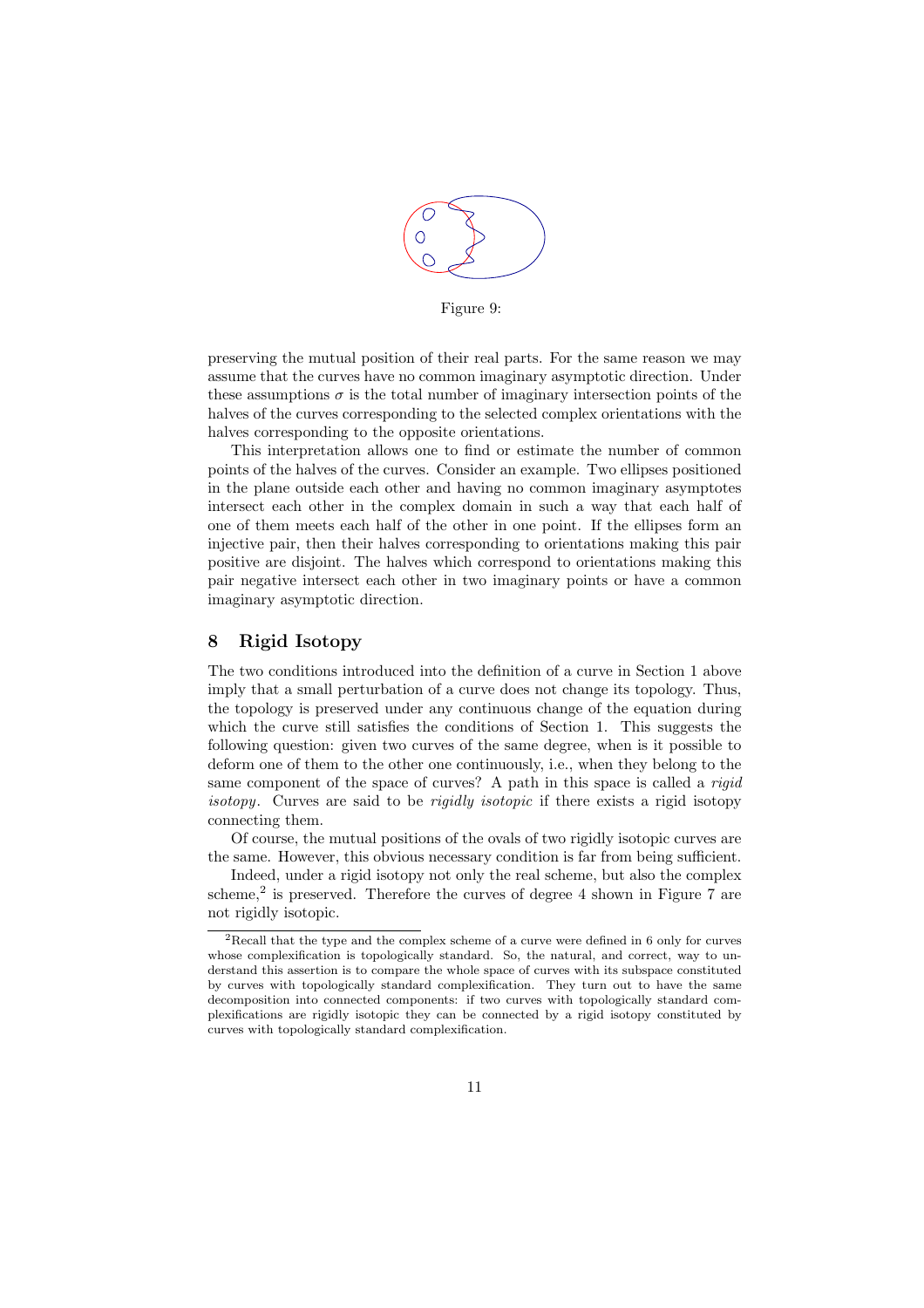

Figure 10:

It may happen that the complex schemes of curves of the same degree are the same but that the curves are still not rigidly isotopic. The simplest example is the pair of curves of degree 6 shown in Figure 10.

These curves are of type II (the Rokhlin complex orientation formula implies that they cannot be of type I). The obstruction to rigid isotopy is provided by the Bezout theorem. A line intersecting two internal ovals meets the curve in six points (two on each of these internal ovals and two on the oval encircling them). The external oval cannot move through such a line, since the total number of intersection points is at most 6 by the Bezout theorem. In the curves considered the external ovals occupy different positions with respect to the three lines connecting the pairs of internal ovals.

## Fragments of History

#### 9 Concise History of Degree 6

As far as we know, no specific results concerning the topology of nonsingular real plane curves of degree  $\geq 6$  were obtained until 1876. That year marks the beginning of the topological study of real algebraic curves. Prior to 1876 topological properties were not treated separately from other geometric properties, which are more subtle and could keep geometers busy with curves of lower degrees.

In 1876 A. Harnack published a paper [2] giving a sharp upper bound for the number of components of a curve of a given degree. Harnack proved Theorem  $4.A$  and for any natural m constructed a nonsingular real projective curve of degree m with  $\frac{1}{2}(m-1)(m-2)+1$  components, which shows that this theorem cannot be improved without introducing new ingredients. Strictly speaking, all of these results are stated in [2] for projective curves, but they imply the same statements for the curves introduced in Section 1 and, moreover, the proofs can be adjusted. For curves of degree 6 Harnack's results mean that the number of ovals is at most 11 and there exists a curve with 11 ovals. The curves of degree 6 with 11 ovals constructed by Harnack have the scheme  $\langle 9 \text{ II } 1 \langle 1 \rangle \rangle$ .

It was D. Hilbert who made the first attempt to study the topology of nonsingular real plane algebraic curves systematically. The first difficult special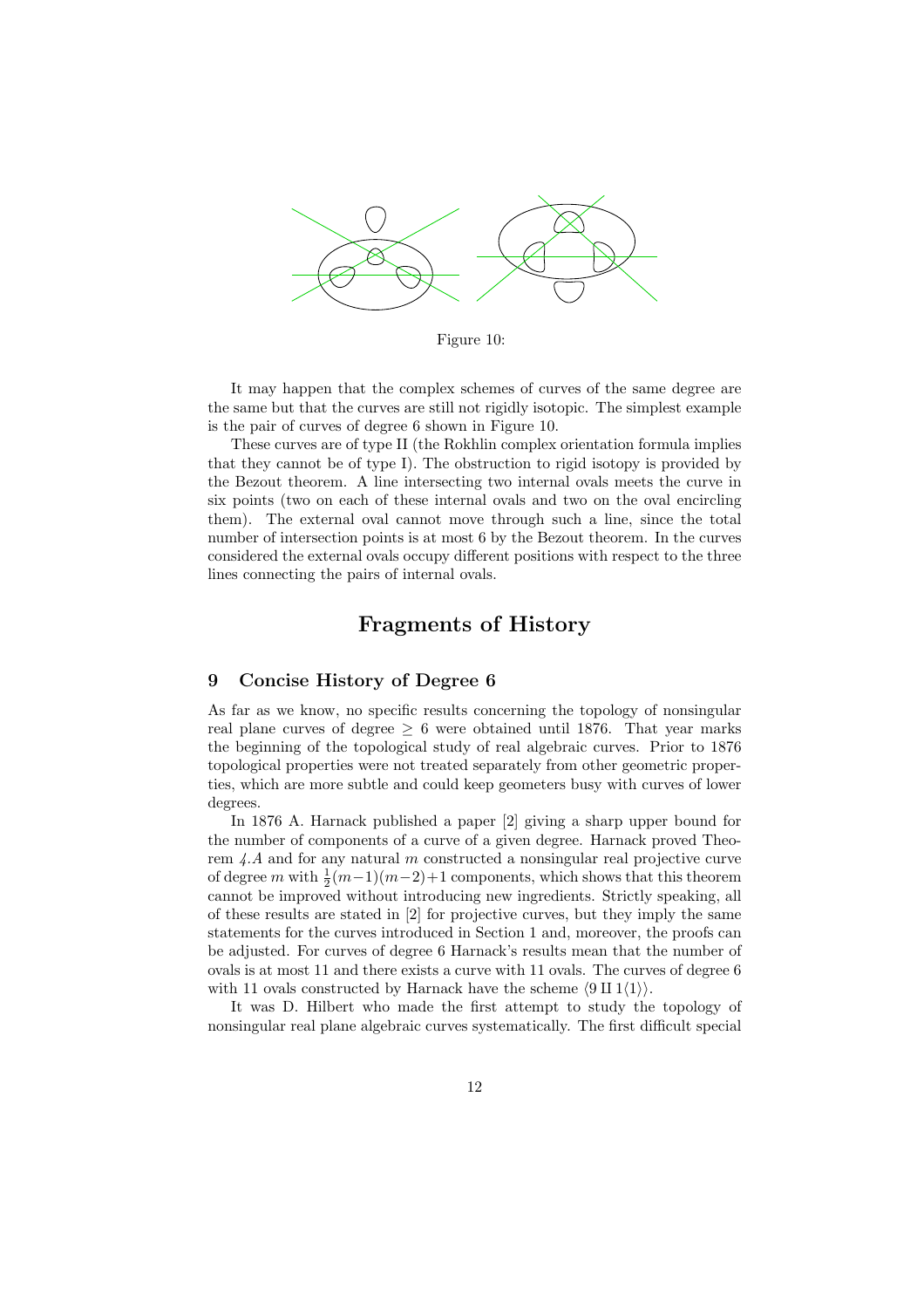problems that he encountered involved curves of degree 6.

Hilbert suggested that from the topological viewpoint, among the curves of a given degree m the most interesting are curves with the maximal number  $\frac{1}{2}(m 1\,(m-2)+1$  of components. Hilbert's guess was strongly confirmed by the whole subsequent development of the field. Now, following I. Petrovsky, these curves are called M-curves. In degree 6, M-curves are curves with 11 components.

Hilbert succeeded in constructing an M-curve of degree 6 with a scheme different from the one realized by Harnack. However, he realized only one new scheme, namely  $\langle 1 \amalg 1 \langle 9 \rangle \rangle$ . He conjectured that these are the only schemes realizable by M-curves of degree 6 and for a while he believed that he had a (long) proof of this conjecture. Even though it was false (it was disproved in 1969 by D.Gudkov, who constructed a curve with the scheme  $\langle 5 \text{ II } 1 \langle 5 \rangle \rangle$ , this conjecture caught the essence of what in the thirties and the seventies would become the core of the theory: prohibition inequalities and prohibition congruences.

In fact, Hilbert invented a method which allows one to answer all of the questions concerning the topology of curves of degree 6. It involves a detailed analysis of the singular curves which can be obtained from a given nonsingular one. The method required sophisticated fragments of singularity theory, which had not yet been elaborated at the time of Hilbert.

This project was realized in its entirety only in the sixties, by D. A. Gudkov. It was Gudkov who obtained the table of schemes shown above. However, let us maintain our chronological order.

Hilbert attracted attention of the world mathematical community to the topology of real algebraic varieties by including into his famous problem list [3], as the sixteenth problem, a collection of selected special problems on topology of real algebraic curves and surfaces, like the problem concerning possible mutual positions of the ovals of a plane M-curve of degree 6.

The choice of the number sixteen for this problem is intriguing. That number plays a very special role in the topology of real algebraic varieties. Most of the prohibition congruences, including  $\angle B$  and  $\angle C$  sutiably reformulated, were proved as congruences modulo sixteen. However, it is difficult to believe that Hilbert was aware of phenomena that would not be discovered until some seventy years later. Nonetheless, that was the number chosen by Hilbert.

#### 10 Insights and Conjectures

The next story we have to tell concerns a work which contains no results on curves of degree 6 and, in a sense, almost no results at all. In 1906, V. Ragsdale [9] made a remarkable attempt to analyze Harnack's and Hilbert's constructions in order to devise new restrictions on the topology of curves. To a great extent the success of her analysis was due to the right choice of parameters of a scheme. Ragsdale suggested that one distinguish even and odd ovals. She provided good reasons why special attention should be paid to  $p$  and  $n: a$ curve of even degree divides the plane into two pieces with common boundary (which is the curve itself, of course), and all the Betti numbers of the halves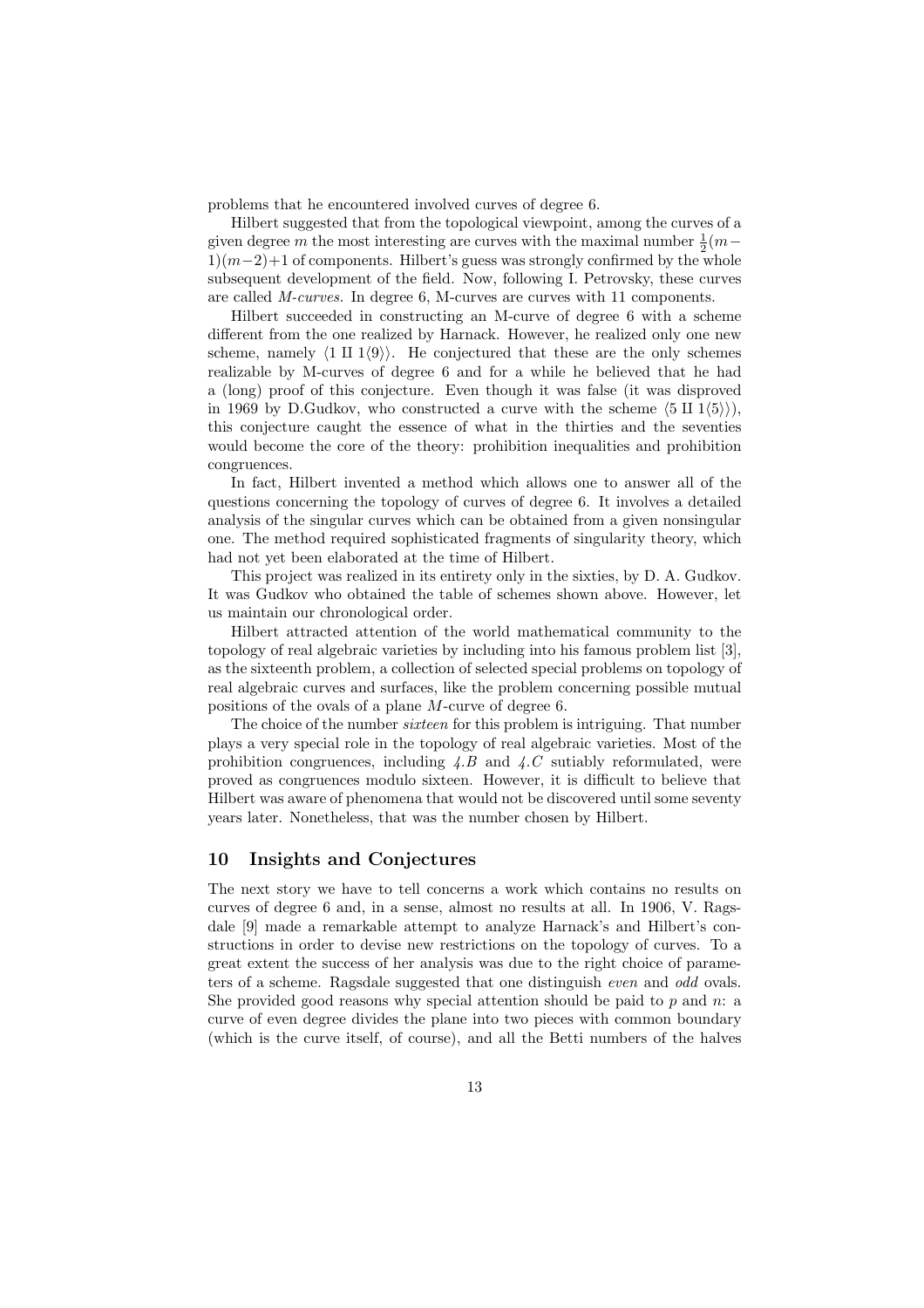can be expressed in terms of  $p$  and  $n$ . Ragsdale also singled out the difference  $p - n$ , motivating this by the fact that it is the Euler characteristic<sup>3</sup> of one of the halves of the plane. (It is amazing to find such considerations in a paper dated 1906!)

By analyzing the constructions, Ragsdale [9] made the following observations.

**10.A** For any Harnack M-curve of even degree  $m = 2k$ ,

$$
p = \frac{3k(k-1)}{2} + 1, \qquad n = \frac{(k-1)(k-2)}{2}.
$$

For any Hilbert M-curve of even degree  $m = 2k$ ,

$$
\frac{(k-1)(k-2)}{2} + 1 \le p \le \frac{3k(k-1)}{2} + 1,
$$

$$
\frac{(k-1)(k-2)}{2} \le n \le \frac{3k(k-1)}{2}.
$$

She wrote: "As curves of higher order are investigated a most interesting law governing the arrangement of the ovals present itself so persistently, and in curves of such widely different types, as to give strong reasons for belief in the existence of a general theorem."

The main formulation suggested by Ragsdale can be interpreted in our terms as follows.

10.B For any M-curve of degree  $m = 2k$ ,

$$
n \ge \frac{(k-1)(k-2)}{2}, \text{ or, equivalently, } p \le \frac{3k(k-1)}{2} + 1.
$$

Writing cautiously, Ragsdale also formulated some other general topological properties of M-curves, as well as curves with an arbitrary number of ovals, constructible by Harnack's and Hilbert's methods and asked whether they hold true for all M-curves or, respectively, all curves with any number of ovals. The following two of these questions attracted the most attention in the subsequent development of the field and are usually referred to as the Ragsdale conjecture (although she did not emphasize these questions as we do in  $10.B$ ).

10.C Is it true that for any curve of degree  $m = 2k$ ,

$$
p \le \frac{3k(k-1)}{2} + 1, \qquad n \le \frac{3k(k-1)}{2} ?
$$

As we mentioned above, Ragsdale discussed the possibility of proving her inequalities using the Euler characteristic. This discussion led her to the following weaker inequality.

<sup>3</sup>At that time the terminology was different, and she wrote about Kronecker's characteristics and their geometrical interpretation given by Dyck.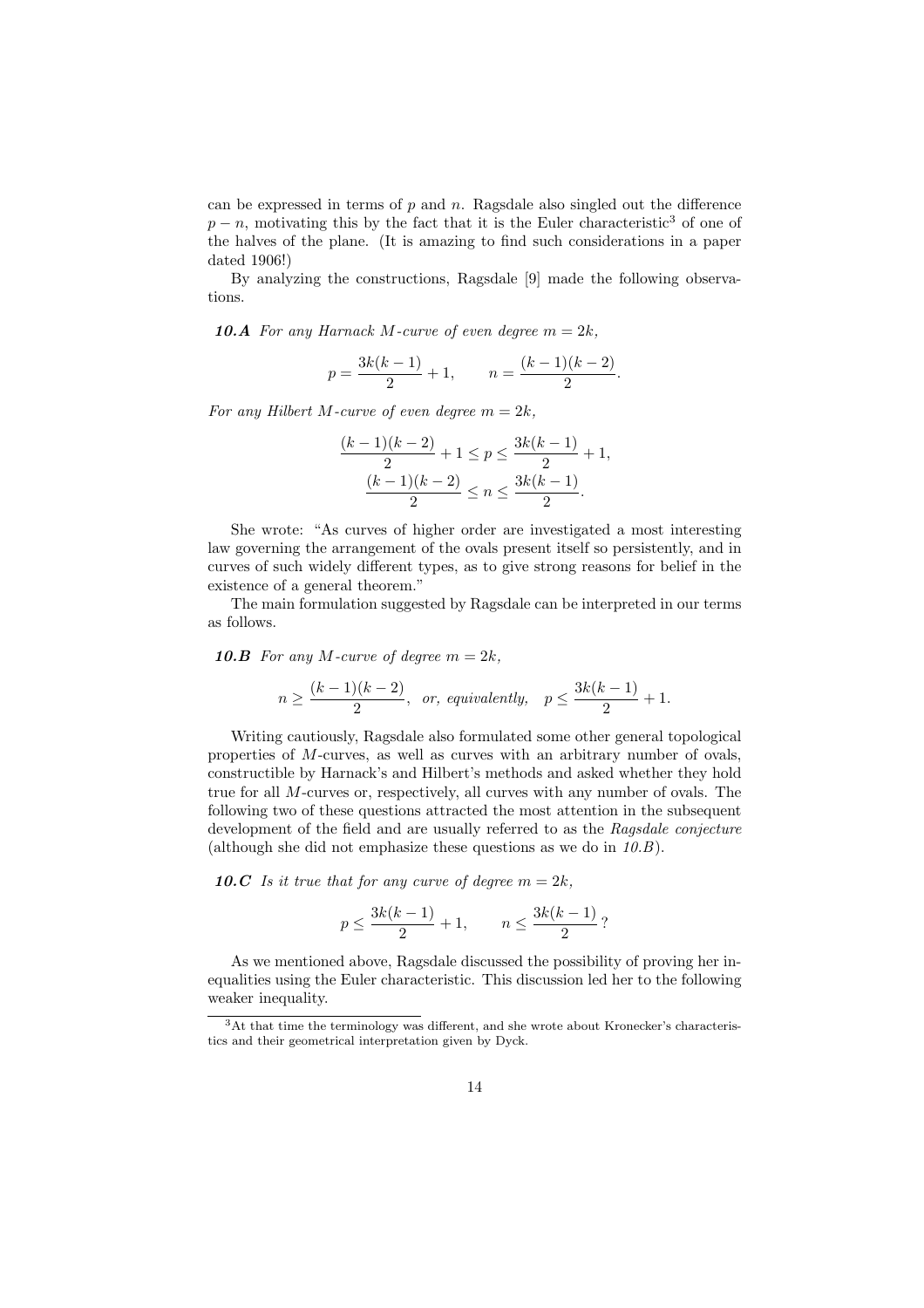10.D For any curve of even degree  $m = 2k$ ,

$$
-\frac{3k(k-1)}{2} \le p - n \le \frac{3k(k-1)}{2} + 1.
$$

About thirty years later I. G. Petrovsky [7], [8] proved 10.D. His remarkable work created a powerful tool for proving prohibitions on the topology of real algebraic varieties. For a detailed discussions of the content and impact of his work see [5].

As is clear from [7] and [8], Petrovsky did not know Ragsdale's paper. But his proof runs along the lines drawn by Ragsdale. He also reduced the problem to some estimates on the Euler characteristic of a pencil of curves, but he went further: he proved these estimates using the Euler-Jacobi formula [6].

Petrovsky also observed the same experimental upper bounds for  $p$  and  $n$ . However, his upper bound for  $n$  was more cautious (higher by 1) and was disproved 13 years later than 10.C.

Yes, there exist curves for which the upper bounds for  $p$  and  $n$  observed by Ragsdale [9] and Petrovsky [8] are not correct! However, their inequalities held the status of conjectures for quite a long time: Ragsdale's bound on  $n$  was disproved by Viro [10] in 1980. Viro's disproof looked rather like an improvement of the conjecture, since in his counterexamples  $n = \frac{3}{2}k(k-1)+1$ . The Ragsdale-Petrovsky bounds were drastically disproved by I. V. Itenberg [4] in 1993: in Itenberg's counterexamples the difference between p (or n) and  $\frac{3}{2}k(k-1)+1$  is a quadratic function of k.

Which of Ragsdale's questions are still open now? The inequalities

$$
p \le \frac{3k(k-1)}{2} + 1, \qquad n \le \frac{3k(k-1)}{2} + 1
$$

have been neither proved nor disproved for M-curves. It makes sense therefore to mention Ragsdale's reformulations of them.

10.E Is it true that for any M-curve of degree  $2k$ ,

$$
|p - n| \le k^2,
$$

or, equivalently,

$$
p \ge \frac{(k-1)(k-2)}{2}
$$
 and  $n \ge \frac{(k-1)(k-2)}{2}$ ?

The numbers  $p$  and  $n$  introduced by Ragsdale occur in many of the prohibitions that have subsequently been discovered. However, the maximal values of p and n for curves of degree m are still unknown for  $m > 8$ .

While giving full credit to Ragsdale for her insight, we must also say that if she had looked more carefully at the experimental data available to her she should have been able to find some of these prohibitions. For example, it is not clear what stopped her from making the conjectures made by Gudkov [1] in